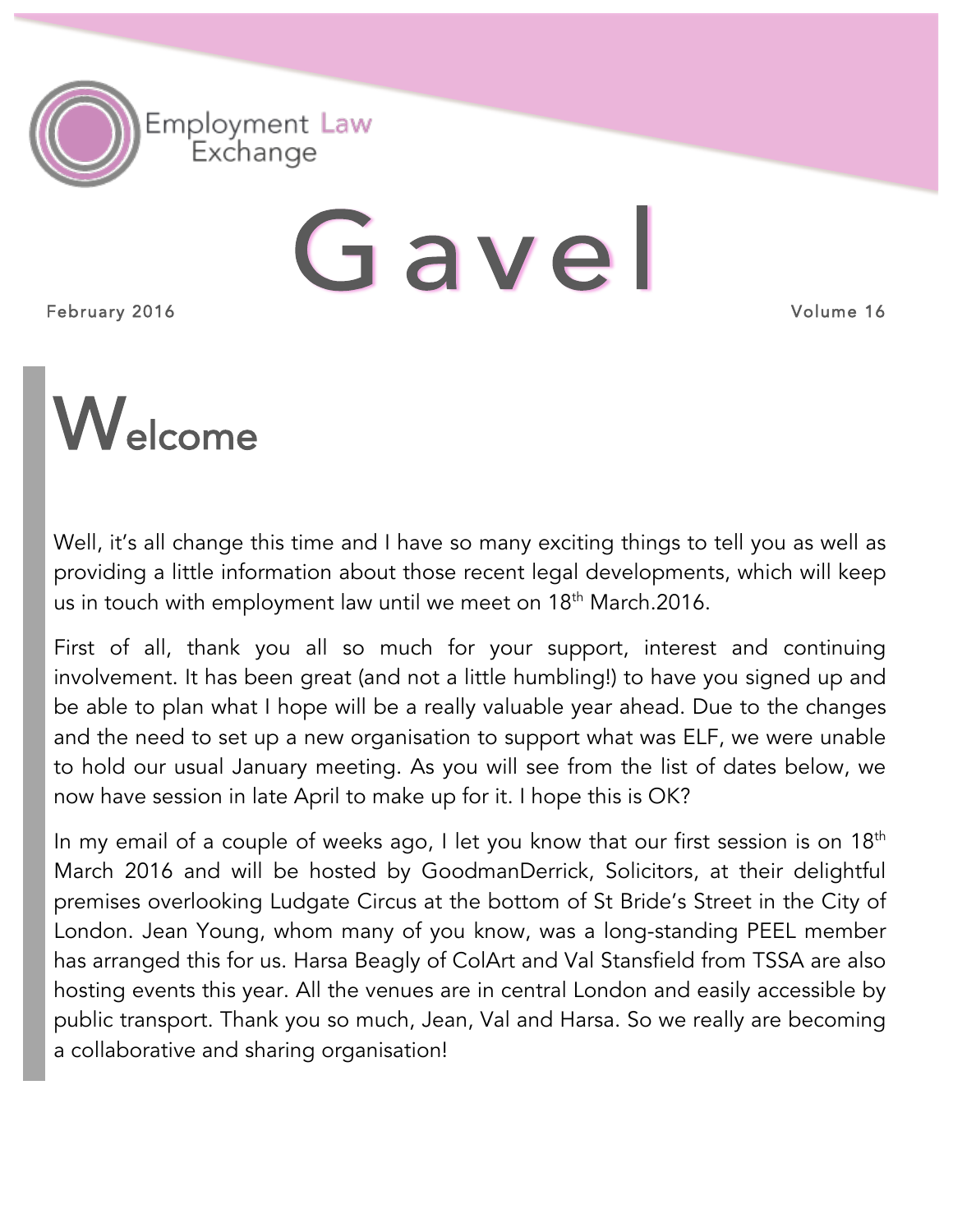I am now working on a new and more interactive website that has the features that many of you have asked for over the years. As well as providing information, it will be our main communications tool and we intend that it will have a confidential, secure, area for conversations about work issues. I know we have had problems with the CAPITA site over the years and it is intended to provide something much improved. A financial support structure is now also in place and we aim to simplify the payments system.

At our meeting on 18<sup>th</sup> March 2016 can I ask as many as possible of you to both come to the event and stay for a buffet lunch (Lunch is now back on the agenda for all sessions!). It would be really useful to clarify precisely what you all want to get out of the new organisation, what changes and suggestions you have and to generally make things more of a club. This is why we suggest the name be changed from the slightly formal/old fashioned Employment Law Forum to the Employment Law Exchange, which, I think indicates a more active discussion and exploration of both the law and, most critically, how best to respond to it in practical ways. Please get back to me with thoughts.

# The Programme 2016

(In formation about the first event will be sent out by email two weeks before and a

|            | March 18th 'Working time'              |  |
|------------|----------------------------------------|--|
| April 29th | 'Recruitment and career development'   |  |
| June 3rd   | 'Pay'                                  |  |
| July 15th  | 'Sensitive issues at work'             |  |
| Sept 9th   | 'Conduct and performance management'   |  |
| Nov 4th    | 'Equality, dignity and whistleblowing' |  |
| Dec $9th$  | 'Wellbeing and health at work'         |  |
|            |                                        |  |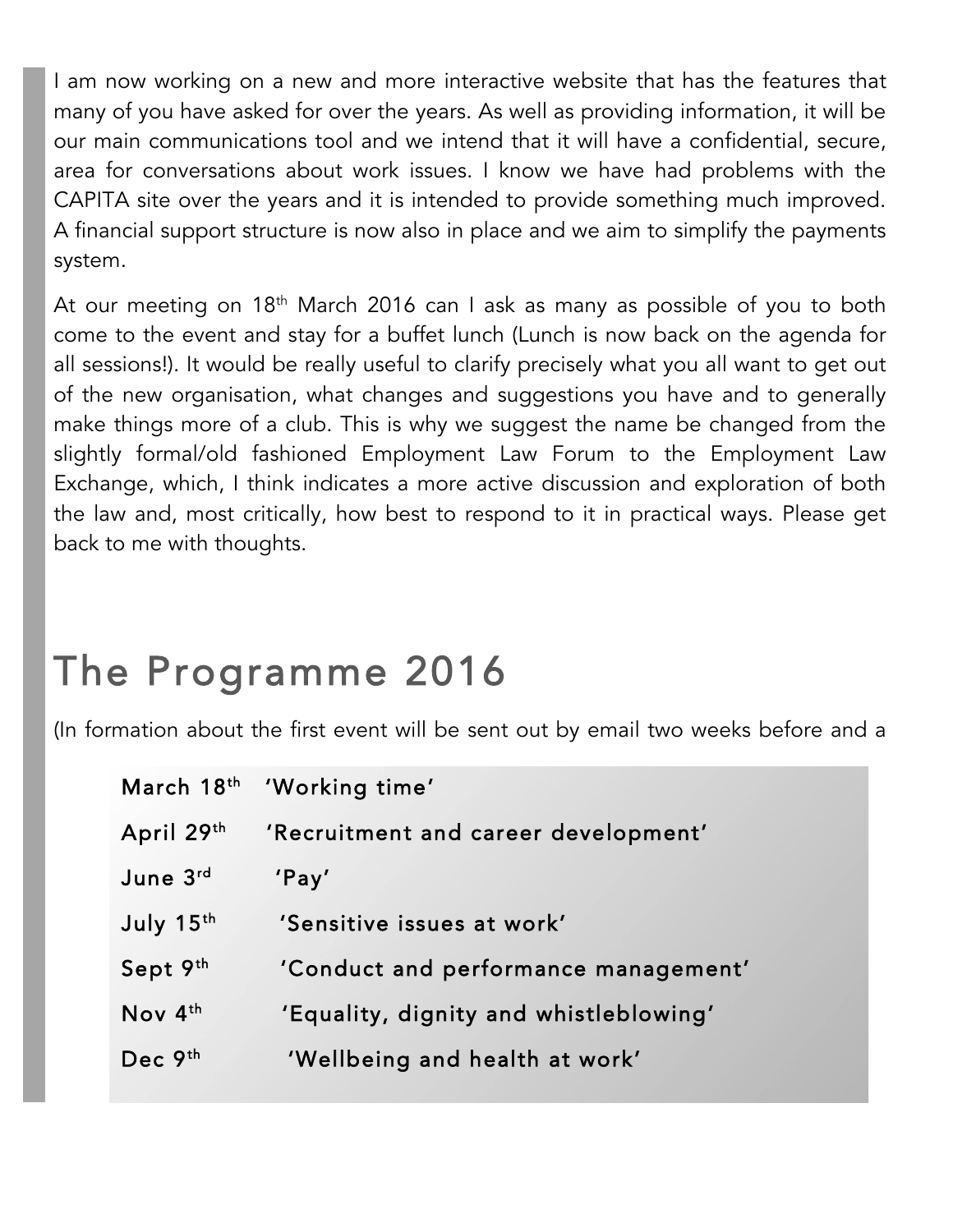reminder a few days before, plus providing directions and any other useful information).I have also 'pencilled in' suggested special topics for the sessions, but as per usual, these are not 'set in stone'.

# And now for some employment law

I have picked out a few topics which I hope you find of interest and you will know of other topics that have been covered by the general media as well as the professional press, the former coverage having to be treated with great care. Let's start with the case about alleged snooping by employers into private conversations, emails etc. of staff. The media screamed out stories about 'employers' right to snoop' but is the law really that simple?

## *Barbulescu v. Romania Appeal 61496/08*

This is a case from the European Court of Human Rights and I guess, because so many politicians, journalists etc. get it wrong, remember has got nothing to do with The EU.

The ECHR is part of the Council of Europe, a much wider grouping of countries and its cases are important for us because the Human Rights Act incorporated the European Convention on Human Rights into our law. (You will note how long the case took to get to court). The case was brought against the government, not the individual employer because the Romanian Constitution provides a 'right to correspondence' and it Criminal Code imposes penalties of 6 months to 3 years for 'unlawfully opening correspondence'. B also claimed using the Council of Europe's Convention on Data Protection.(Romania was not in the EU when the incidents occurred).

B was an engineer in charge of sales. At the request of his employer, he created a Yahoo Messenger account in order to respond to customer queries. The employer monitored his account for 8 days in July 2007. This showed he had used the account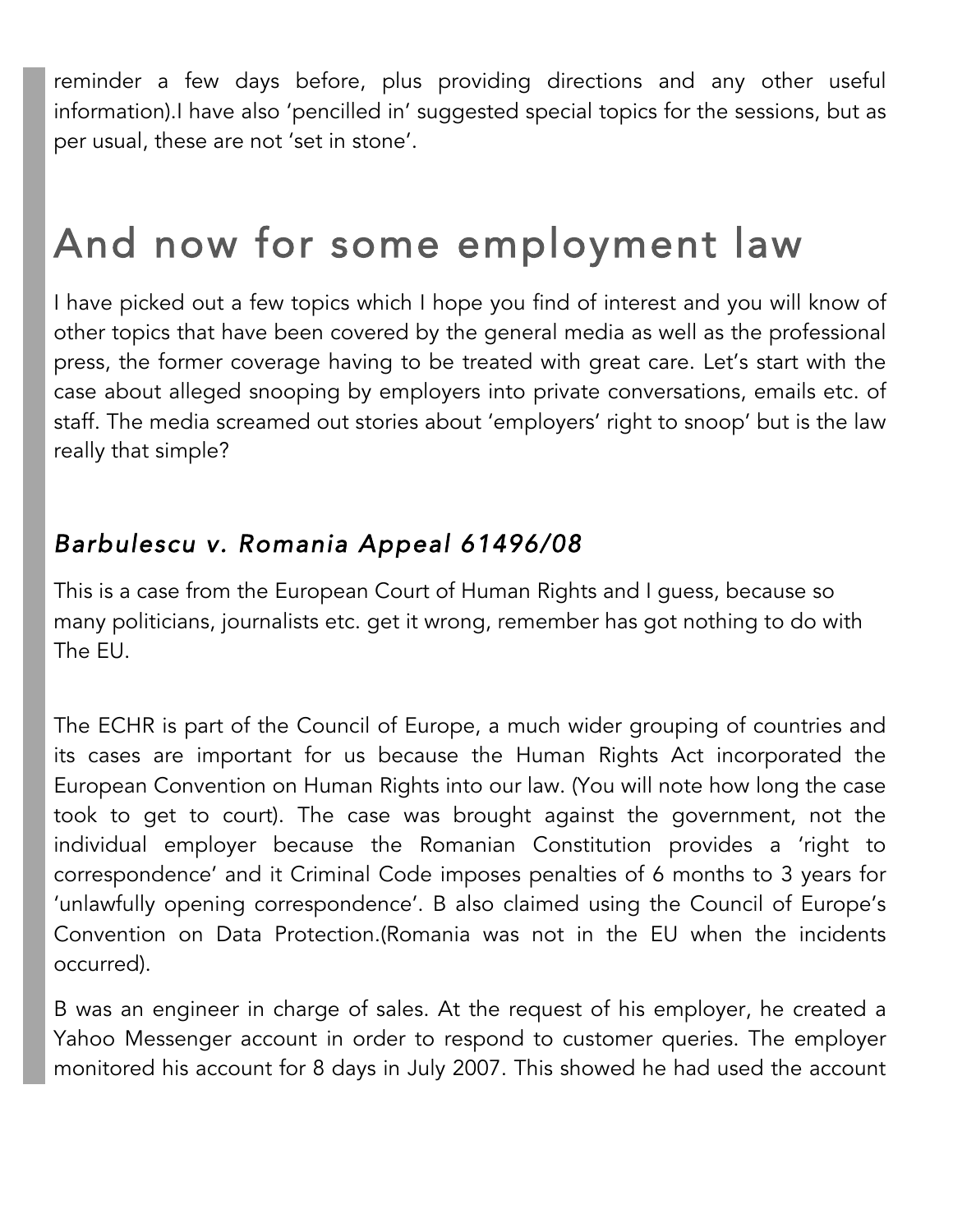for personal purposes. The employer had a 45-page transcript, which revealed messages to his brother and fiancée, though none was of an intimate nature. His claim was refused for a number of reasons, all worth noting.

- \* It was said that using employer's equipment etc. for personal reasons was 'contrary to internal regulations'.
- \* A colleague had been recently dismissed for using the Internet for personal reasons.
- ◆ On the 3<sup>rd</sup> July 2007 the employer had issued a Notice reminding staff that they could be under surveillance. B had signed it.
- \* And the employer was only able to 'check the ways in which professional tasks were performed' during working hours. As his job was to use the Internet, to see if he was treating customer properly, they had to go through all the messages but only for the Yahoo Account. The court felt the employer acted fairly in this regard…

What are the implications for us? Clearly, this is not a 'snoopers charter' and is very much dependent on its facts. The 'voting' by the judges was 6:1 so it was no marginal decision. Two things seem clear. First, he knew it was forbidden and second the power to intervene by the employer is closely linked to the issue of performance management, in other words they had a reason to intercept/read his messages. He was also aware that surveillance could occur. Interestingly, the claimant did not really complain about the monitoring, it was the transcript, which was made widely available within the organisation that made him go to law. It was that that also caused the judges to debate long and hard.

It has to be borne in mind that the notion of 'private life' has a wide interpretation in law and if communications are to be intercepted the employer needs to have warned staff as this affects whether there is a reasonable expectation of privacy.

#### SO;

- ! *Would the case be decided the same way in the UK?*
- ! *Are there any lessons for us?*
- ! *And do you think other legal claims might be possible in the UK? In what circumstances?*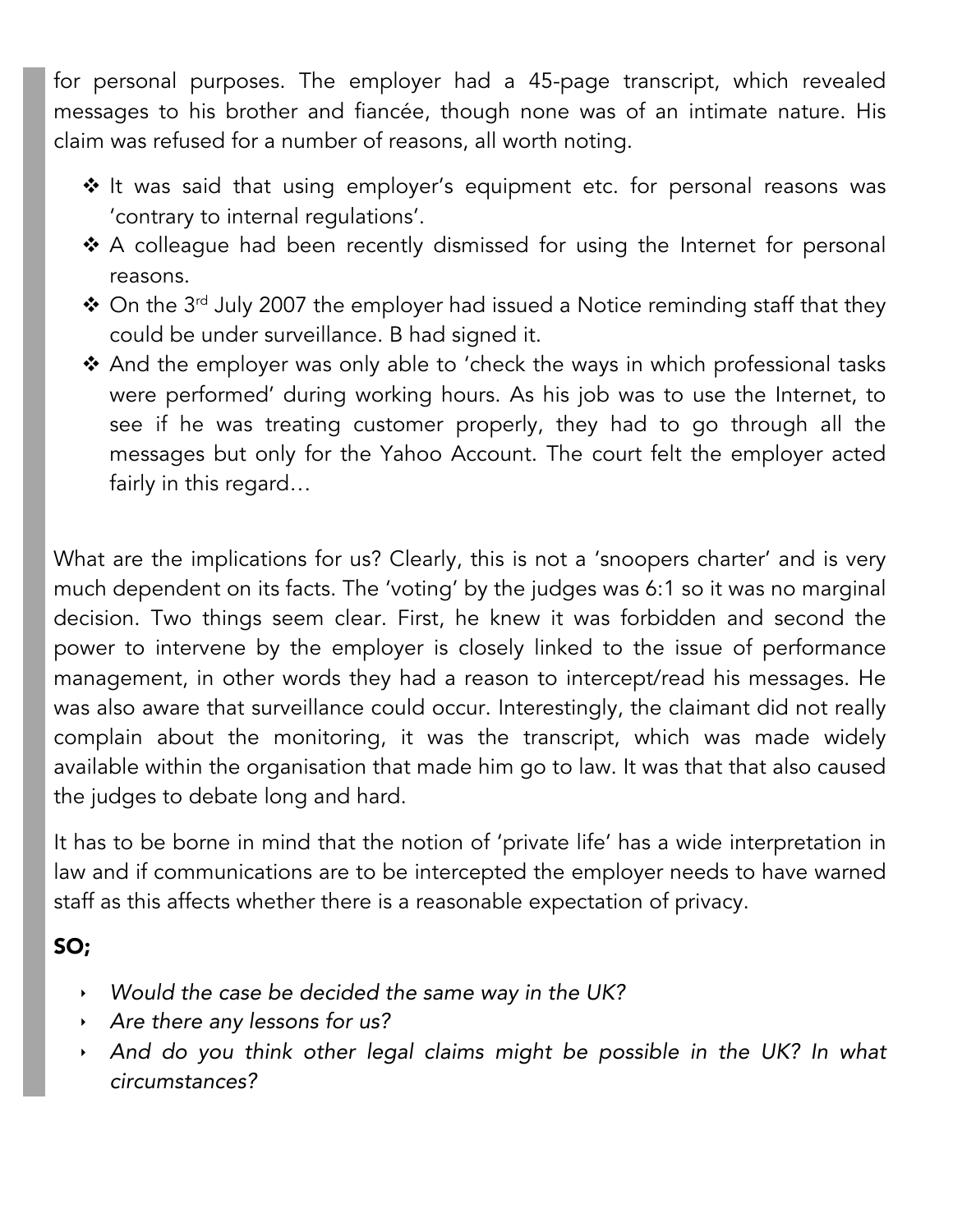- ! *What do employers need to be especially careful with?*
- ! *What if the employer had been told by security staff that there was a thief in the building and they searched, bags, clothing etc. of staff, finding copies of emails that had been sent about private matters and were sent in work time?*
- ! *Aside from questions of employee awareness of rules and, say, the fact that some things are clearly forbidden by disciplinary rules, what other 'defences' are there?*

On this general subject you may like to have a look at the European Union Data Supervisor Guidelines about personal data. It is written for the EU institutions but is available and quite useful. It is entitled Leading by Example: The EDPS Strategy 2015-19. (www.EDPS.europa.eu)

## New legislation

One of things that intrigues me about some of the new legislation we have considered and will need to consider is the way in which enforcement is being tightened up, not so much with bigger penalties but by sort-of making an employer 'vicariously liable' for breaches of law by other, independent people or bodies. We have seen this with the use of agencies (Using off shore havens) and we will see this notion extended b other tax measures. It means, of course, that contracting with organisations needs to be very carefully undertaken, not just in terms of insurance and indemnities but through' due diligence' checks. And remember criminal liability cannot be offloaded. So-be very careful and ensure those buying in services etc. are aware of this trend and that you have guidelines within the organisation. We can chat further about this.

A recent example is not likely to affect you but is a symptom of this trend. Currently, the Government is Consulting on the Posted Workers Enforcement Directive from the EU. The Consultation took place last year (There were 9 responses!) and the Government reported on this on the 29<sup>th</sup> January 2016. You will recall it deals with cross border skills supply. If this is in the construction industry, a head contractor is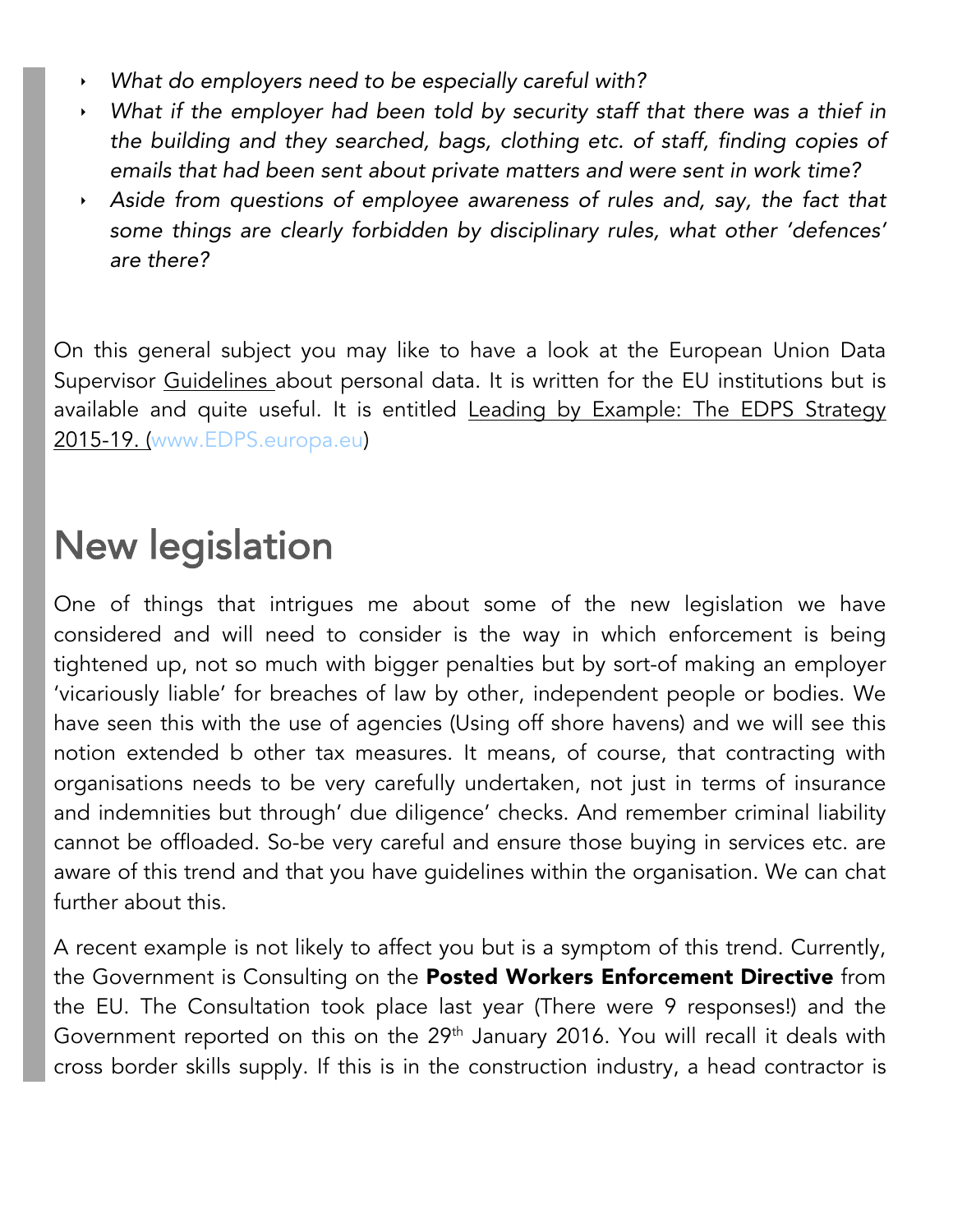('vicariously') liable if a subcontractor does not pay the posted workers. There is a 'due diligence' defence but we are as yet unsure how demanding that standard will be. The Government has promised a 'light touch' in any new Regulations. Might this idea spread?

You will, no doubt, have heard about some of the controversies surrounding the Trade Union Bill, especially over strike ballots and picketing. However, the most relevant aspect for HR is the proposal that the 'check-off' system in the public sector be abolished (saving, it is said, £31 million) and monitoring of time for trade union activities. The Impact Assessment says that 21k bodies will be affected by both measures but employers will have to report time spent on TU activities.

The Small Business, Enterprise and Employment Act Regulation, 2015 are now in force. The relevant provisions are that employers are now required to report(To relevant bodies) whistleblowing disclosures. The Regulations also cover public sector 'exit payments'(Note also the wider tax proposals on exit payments generally) capped at £95k. There is also a Consultation on Repayment of Payments where an individual is re-employed in *any* part of the public sector not just the area they left. Potentially, this is a major change and it is intended to cover anyone earning £80k a year or more.

And finally for now, we need a quick glance at some very important **tax changes** happening on 6<sup>th</sup> April concerning 'intermediaries'. The particular target is 'umbrella' companies where the staff supplied to clients by them have been able to benefit from 'derogations' to taxation of travel, subsistence and accommodation costs. The derogations are abolished and new 'anti-avoidance' provisions are in place.

It is important to note that people supplied through PSCs and SDCs and if not caught by IR 35, people are outside the Regulations. It seems unlikely that IR 35 will be changed in the short term but enforcement might change. If the Regulations do apply they also do to salary sacrifice schemes linked to expenses.

Tax avoidance is being treated more and more seriously, and some suspect that hirers/clients may be required to collect the relevant tax.

Clearly, our old friend-employment status remains hugely important and may well get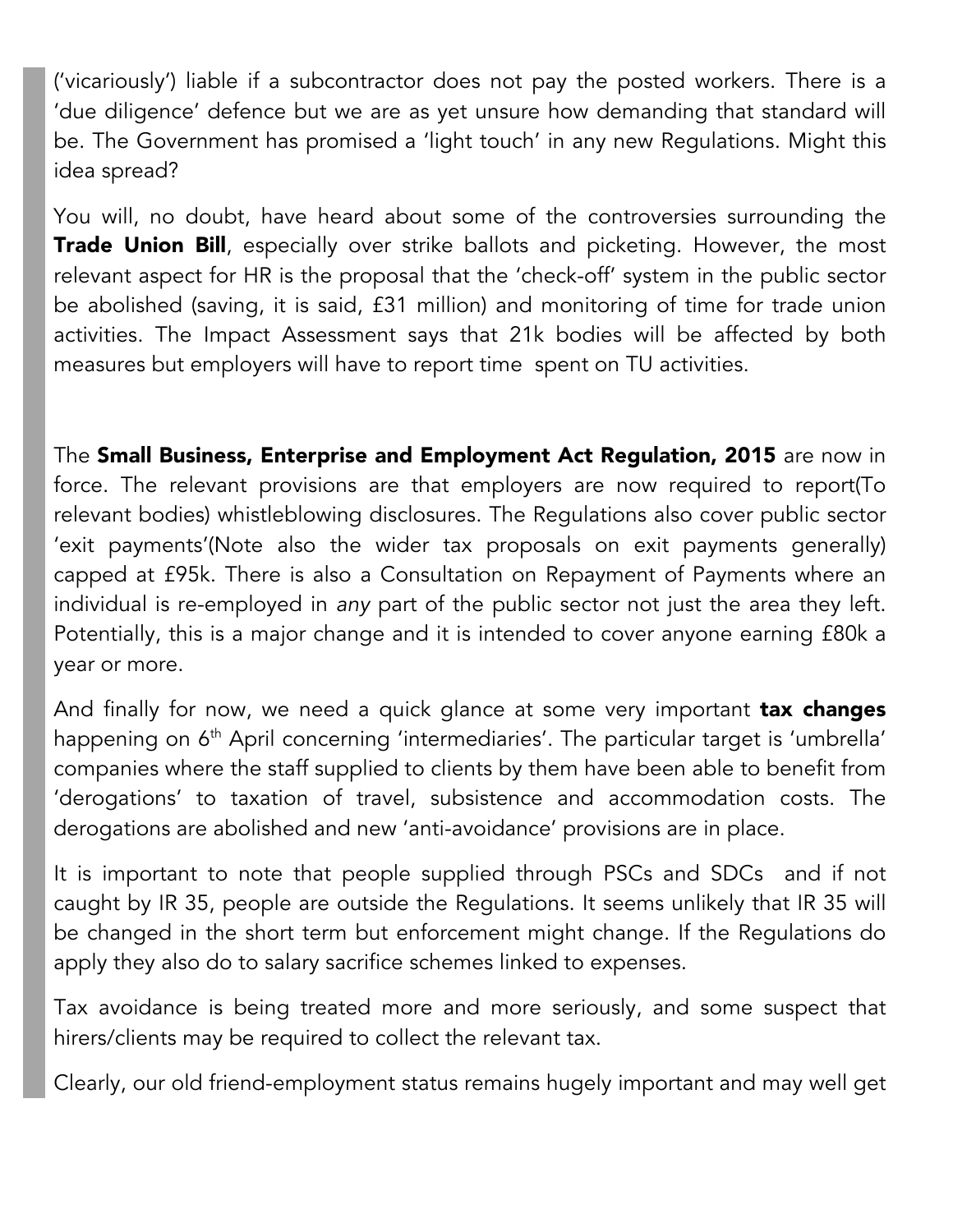more important.

#### Implications?

- ! Will PSC's get even more popular?
- But are sole traders even more attractive?
- ! Should you give priority when hiring skilled third parties to those with companies? Or to sole traders?
- ! Are there implications for AWR, for example, because when the tax changes 'bite' the temps will have less cash and possibly claim against the client for the shortfall?
- **How will umbrellas react?**
- ! What about those Internet platforms that 'create' services-will they be covered?
- $\cdot$  Will there be a move to project work and payments, rather than daily or weekly rates?

The intermediation industry in the UK is large and growing fast. So this is one of topics that will run and run! It must also be borne in mind, that, in theory, tax rules have no link with employment law and its rules!

# Just a few cases

The comparative dearth of cases continues, though a few have been of interest or significance.

Two are about that 'not easy' subject of constructive dismissal. Remember this is where the employer commits a serious breach of contract/repudiation that terminates the contract when the employees 'accepts' the breach by resigning.

## *Higgins v. BA (2016) UKEAT 0016/15*

H was an engineer. He was dismissed for failing to follow procedures. On the day in question there were severe staff shortages, two contractors were brought in, one of whom damaged a wire that H tried to fix but did it wrongly. He appealed against the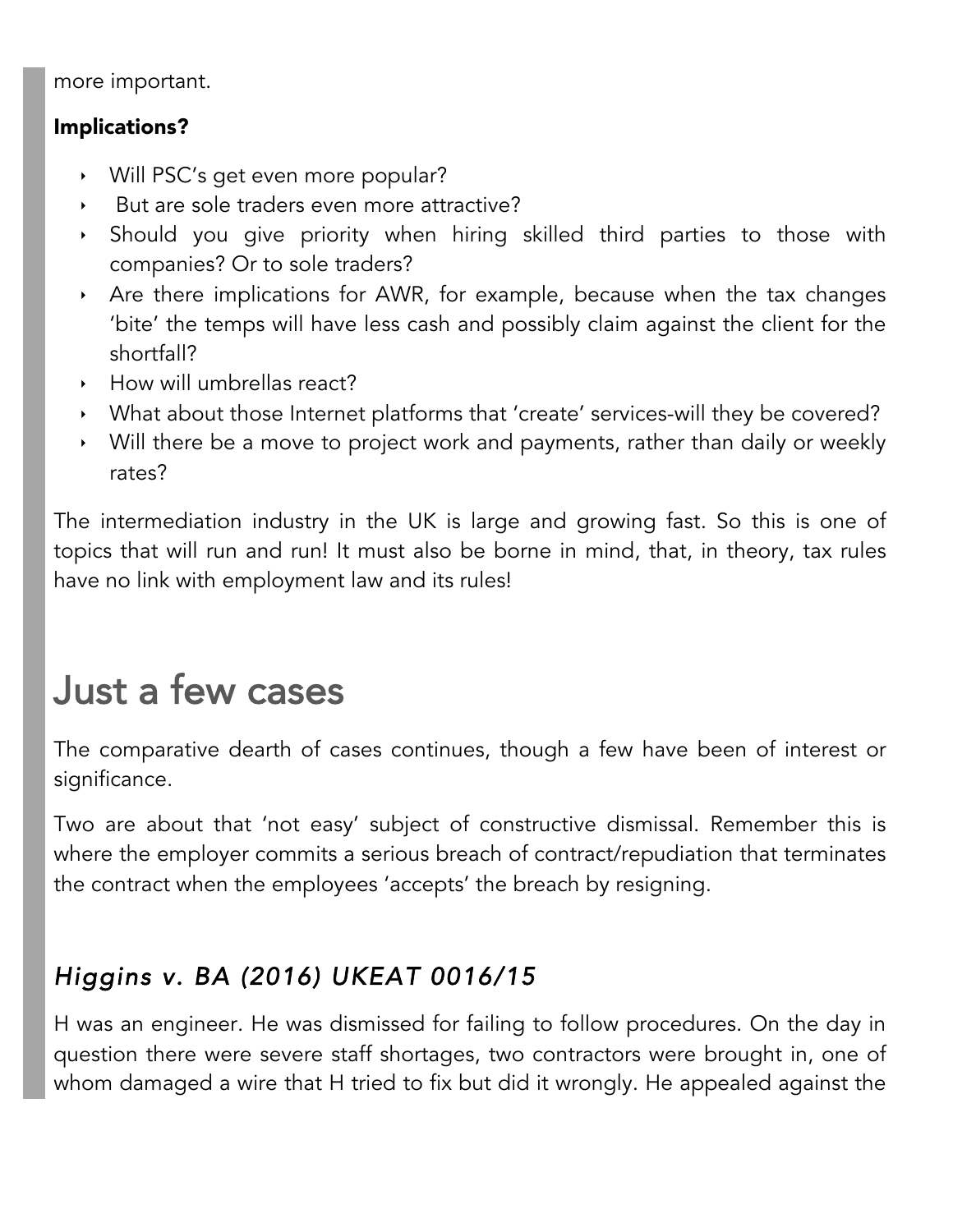dismissal, which was in part successful but was demoted three substantive grades. He appealed, lost and then resigned. He won at the ET, with a 50% contribution. The EAT upheld the ET's decision. He was entitled to resign and, as we know, it is quite hard, though not impossible, to justify a CD claim.

The decision was based on a long-standing decision in Hogg v. Dover College where an employee suffered major health problems. He was told the employer could not keep him on full time so he told to would work half time for half pay. He agreed initially but then resigned. His 'old' contract had been broken, despite the apparent agreement. Note also the important case of **Buckland v. Bournemouth University,** 2013 that illustrates the breadth of employer conduct that can breach the contract(Here they undermined his position by refusing to accept the number of failures in exams.

#### Equality law and 'whistleblowing' cases do continue apace.

#### Noble v. Sidhill Ltd (2016) UKEAT 0375/14

In some ways this is a shocking case and one wonders what management was doing. N is white British, but brought complaints for race, religion, age and sexual orientation discrimination. He worked with a colleague who was his line manager who made constant comments, such as anti 'Paki' remarks, anti-semitic comments, mimicked the accent of a black Caribbean colleague, he referred to Nelson Mandela as 'evil', along with comments about the 'male menopause' and constantly referred to N's stepson' as his 'gay stepson'. N had none of the characteristics commonly used to support claims. Nonetheless he won, as the law is about relating to 'characteristics', not that the claimant has to have them.

An interesting, if cautionary tale, dealing with the withdrawal of job offers should be carefully noted.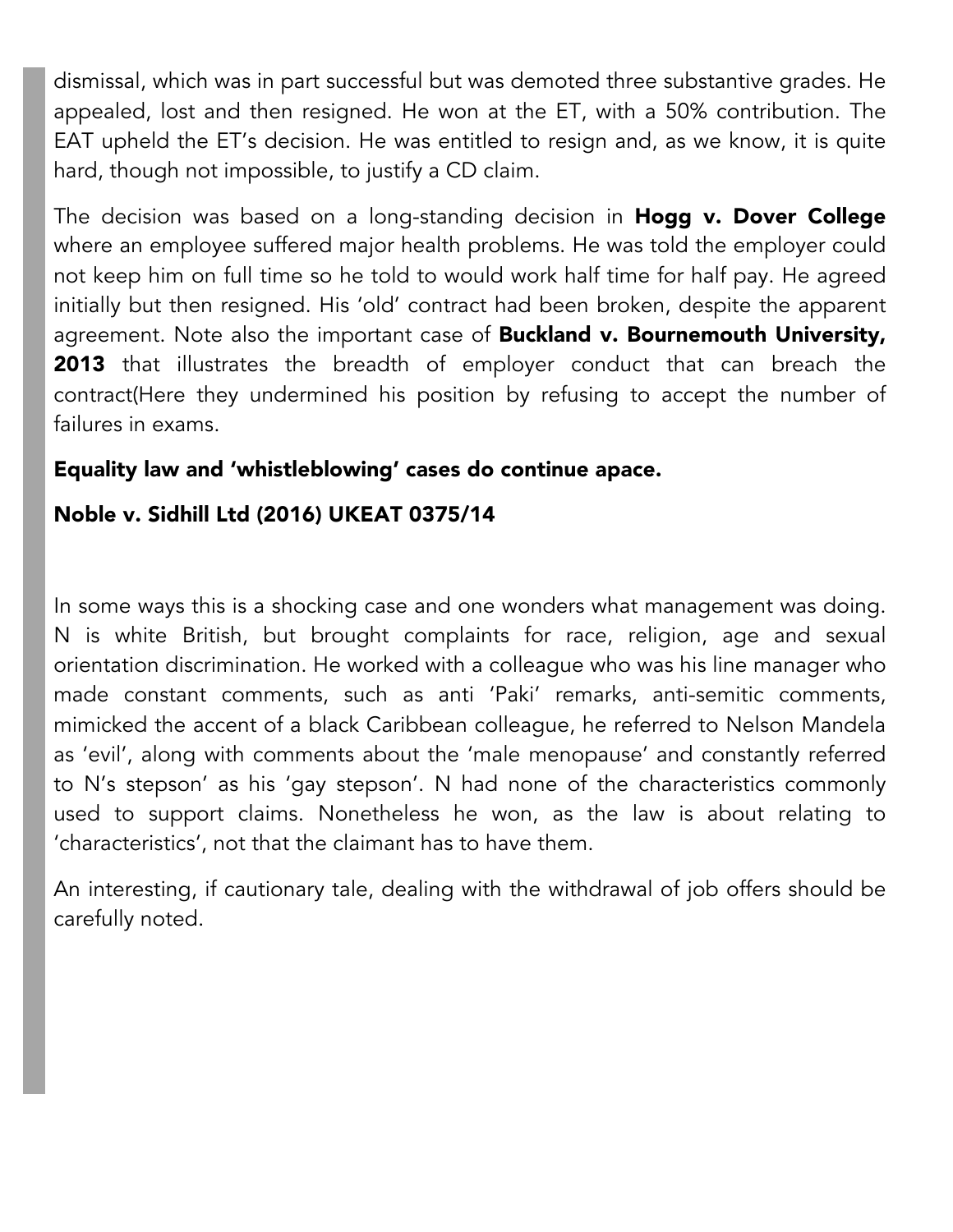## *Pnaiser v. NHS England (2016) 0317/15*

This case is about the shifting of the burden of proof in equality cases. This occurs when a claimant raises a prima-facie case and the respondent has to refuse the allegation.

P was a manager who in the previous two years had suffered significant absences from work due to a disability. She was made redundant but she was offered a new role subject to satisfactory references. The manager making the appointment telephoned a referee of P. The referee knew the claimant was disabled and that the absences were likely disability related. The reference was not positive, especially regarding the absences, despite good appraisals and the interview panel had described her as 'excellent'. The manager did not ask why the referee had made the comments she had.

The NHS put forward no justification for their actions. The decision of the ET was reversed by the EAT(Unusual these days without a referral back).

Lessons from the case? Clearer advice to staff about the way they need to report on absences etc., especially where there is countervailing evidence of a good performance when working. Those raising references she also, perhaps, be a bit more proactive in probing why an 'excellent' candidate was receiving such a negative reference, especially when the referee is by telephone and questioning is possible.

An 'automatically unfair dismissal' this time for TU activities provides some clear guidance.(And maybe how managers ought not to behave!)

## *Corrigan v. University of Bolton (2016)UKEAT 0408/12*

C was the UNISON representative and was a librarian. There were to be 7 posts deleted but two created and C was considered a strong candidate for one of them. During the consultation, C asked for and got a vote of no confidence in the V-C and Pro V-C. The V-C had complained about the costs of the consultation and to draw attention to it he turned over £10 notes every ten seconds. He then produced a cheque for £400K, said to be the overall cost of the consultation. The two new library posts were then deleted and a post C was unlikely to get, re-instated. She took out a